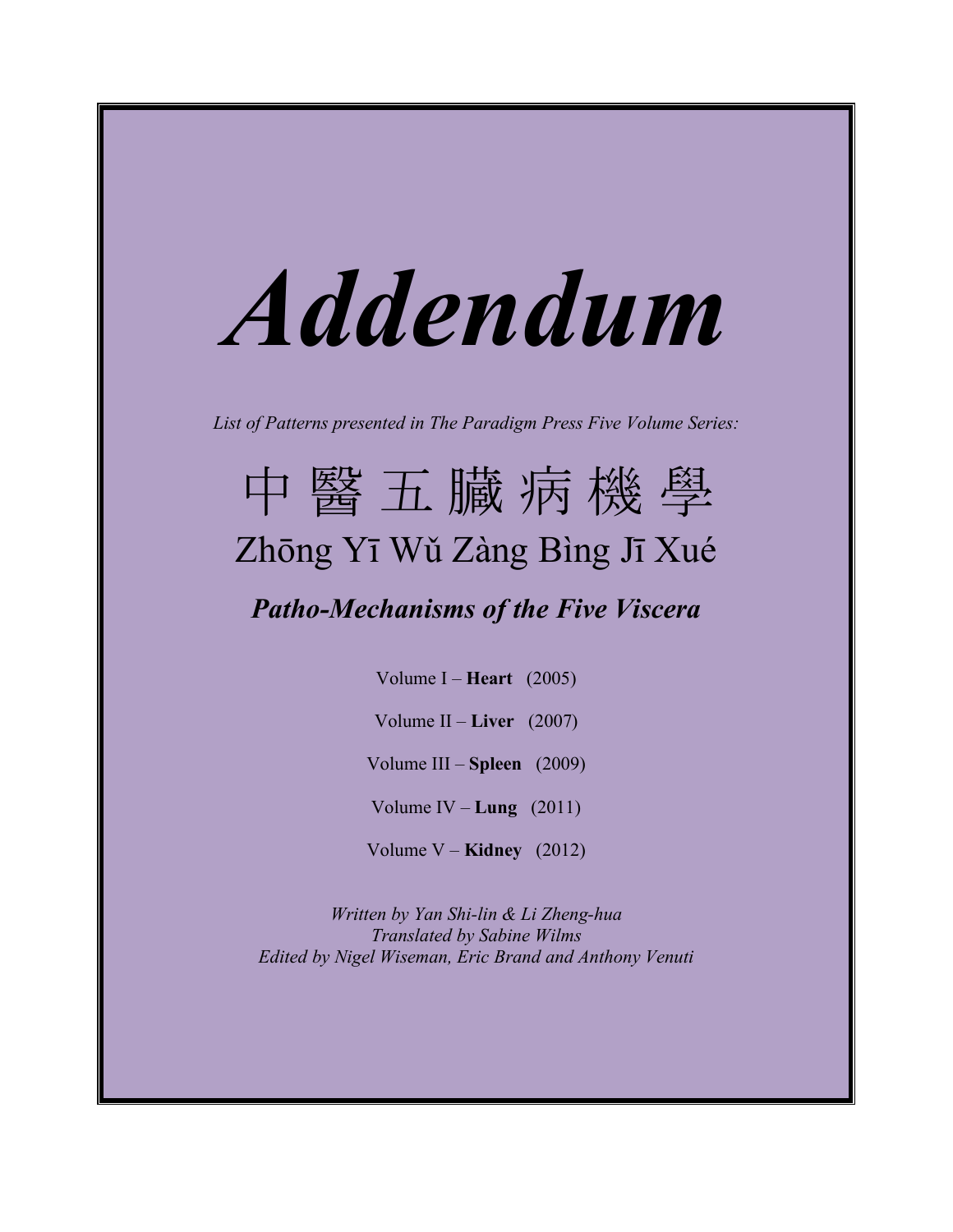# **Volume I – Xīn/Heart**

# **Part I: Heart Repletion Patterns** (28)

#### **I. Qi Stagnation**

- 1.1 Qi Stagnating in the Heart Vessels
- 1.2 Qi Blocking the Heart Spirit

# **II. Phlegm Obstructing**

- 2.1 Phlegm Obstructing the Heart Vessels
- 2.2 Phlegm Clouding the Heart Spirit

# **III. Dampness Encumbering**

- 3.1 Dampness Encumbering the Heart Vessels
- 3.2 Dampness Encumbering the Heart Spirit

# **IV. Water Invading**

- 4.1 Water Congealing in the Blood Vessels
- 4.2 Water Qi Flooding and Spilling

# **V. Blood Stasis**

- 5.1 Static Blood Obstructing the Vessels
- 5.2 Static Blood Blocking the Spirit

# **VI. Repletion Cold**

- 6.1 Cold Evil Damaging the Heart
	- 6.1.1 Cold Damaging the Heart Yang
	- 6.1.2 Cold Congealing in the Heart Vessels
	- 6.1.3 Cold Blocking the Heart Spirit
- 6.2 Cold Rheum Invading the Heart

# **VII. Repletion Heat**

- 7.1 Heat Evil Harassing the Spirit
	- 7.1.1 Heart Fire Harassing the Spirit
	- 7.1.2 Heat Falling into the Pericardium
	- 7.1.3 Heat Entering the Heart Construction (Ying)
- 7.2 Phlegm Fire Harassing the Heart
- 7.3 Heat Hurrying the Blood in the Vessels
	- 7.3.1 Thin Flow in the Vessels
	- 7.3.2 Frenetic Movement of Blood
	- 7.3.3 Heat Putrefying the Blood

# 7.4 Heart Fire Flaming Upward and Spreading Downward

- 7.4.1 Upward Flaming of Heart Fire
- 7.4.2 Fire Spreading Downward into SI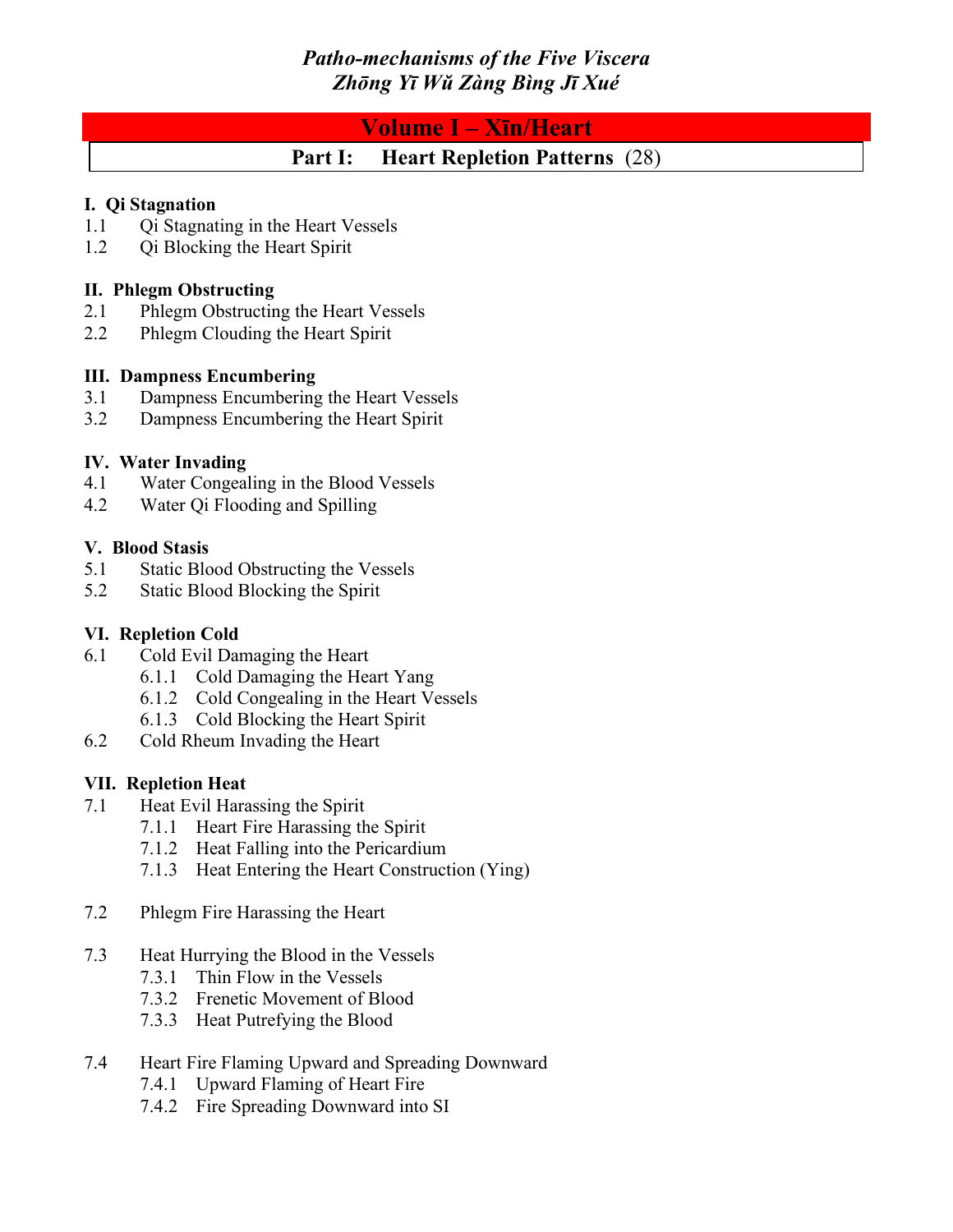# **Part II: Heart Vacuity Patterns** (31)

#### **VIII. Heart Qi Vacuity**

- 8.1 Lack of Movement in the Heart Vessels
	- 8.1.1 Abnormal Heartbeat
	- 8.1.2 Blood Vessels Deprived of Fullness
	- 8.1.3 Blood Stasis due to Qi Vacuity
- 8.2 Heart Spirit Deprived of Nourishment
	- 8.2.1 Insufficiency of Spirit Qi
	- 8.2.2 Mental Derangement
	- 8.2.3 Dissipation and Desertion of Heart Spirit
- 8.3 Non Constraint of Heart Qi
- 8.4 Ancestral Qi Debility

# **IX. Heart Yang Vacuity**

- 9.1 Heart Spirit Deprived of Nourishment
	- 9.1.1 Devitalized Essence-Spirit
	- 9.1.2 Disquieted Heart Spirit
	- 9.1.3 Fulminant Desertion of Heart Yang
- 9.2 Heart Vessels Deprived of Warmth
	- 9.2.1 Heart Vessels Deprived of Warmth and Nourishment
	- 9.2.2 Congealing Cold with Blood Stasis
- 9.3 Insecurity of Heart Yang
- 9.4 Water Collection and Liquid Obstruction

# **X. Heart Blood Vacuity**

- 10.1 Heart Spirit Irregularities
- 10.2 Spirit-Qi Insufficiency
- 10.3 Spirit Failing to Keep to Its Abode
- 10.4 Blood Vacuity with Visceral Agitation
- 10.5 Blood Vessels Deprived of Nourishment
- 10.6 Blood Vacuity with Floating Yang

# **XI. Heart Yin Vacuity**

- 11.1 Loss of Enrichment and Nourishment
	- 11.1.1 Irregularities of the Heart Spirit
	- 11.1.2 Heart Vessels Deprived of Nourishment
	- 11.1.3 Body, Offices, and Orifices Deprived of Nourishment
- 11.2 Vacuity Heat Arising Internally
- 11.3 Fulminant Desertion of Heart Yin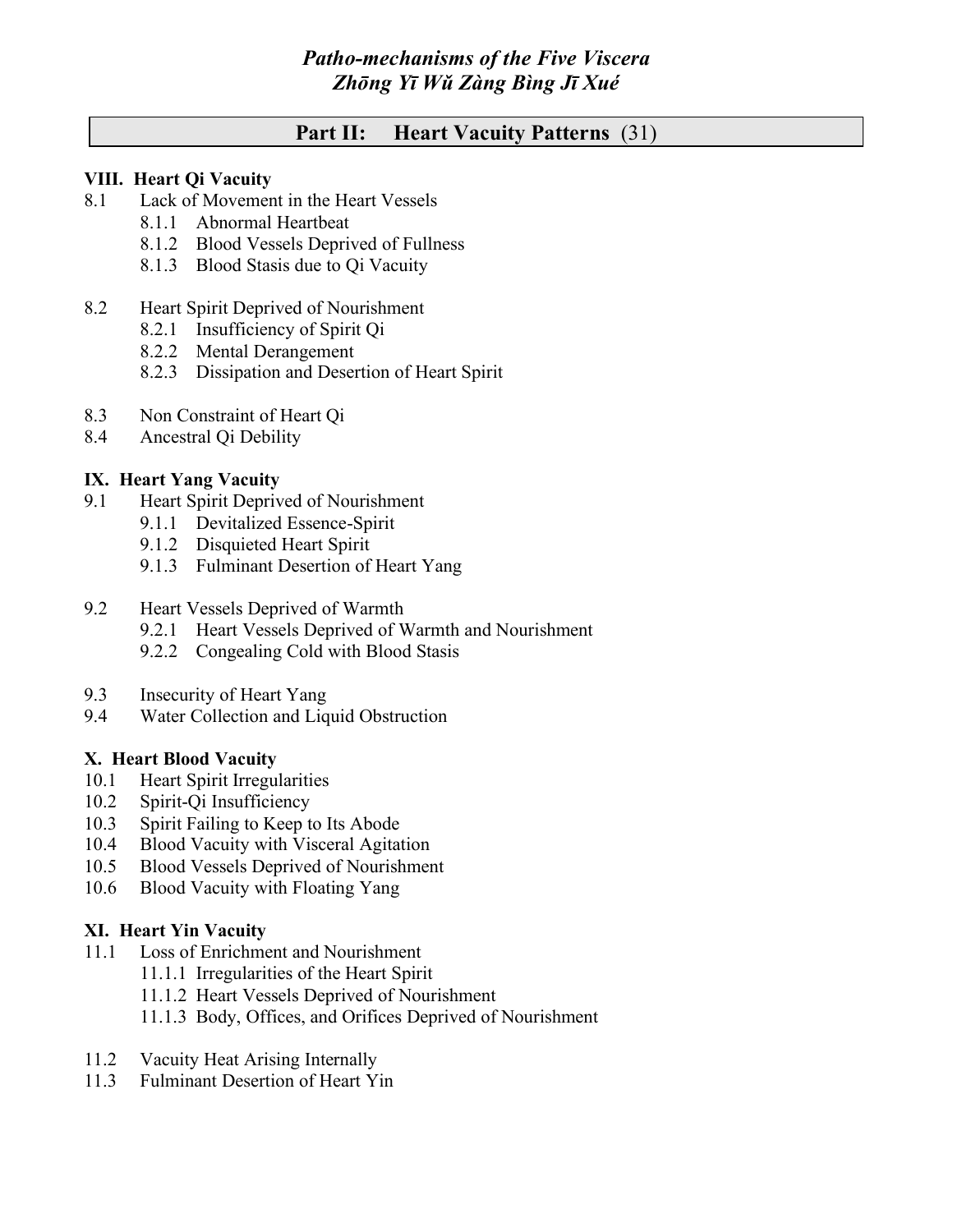# **Volume II – Gān/Liver**

**Part I: Liver Repletion Patterns** (29+38=57)

# **I. Liver Qi Depression**

- 1.1 Obstruction of Channel Qi
- 1.2 Irregularities of Affect-Mind
- 1.3 Liver Depression Complicated by Phlegm
	- 1.3.1 Depressed Phlegm in the Liver and Spleen
	- 1.3.2 Phlegm Binding in the Throat
	- 1.3.3 Phlegm Binding in the Neck
	- 1.3.4 Phlegm Binding in the Chest & Rib-side
	- 1.3.5 Phlegm Binding Under the Skin
	- 1.3.6 Wind-Phlegm Harassing the Upper Body
	- 1.3.7 Wind-Phlegm Obstructing the Network Vessels
- 1.4 Liver Depression Complicated by Food
- 1.5 Liver Depression Complicated by Dampness
- 1.6 Liver Depression Transforming into Heat
	- 1.6.1 Liver Channel Wind-Heat
- 1.7 Liver Channel Damp-Heat
- 1.8 Cold Congealing in the Liver Channel
- 1.9 Liver Blood Stasis Obstruction
	- 1.9.1 Stasis Obstruction in the Chest & Rib-side
	- 1.9.2 Stasis Obstruction Under the Rib-side
	- 1.9.3 Stasis Obstruction in the Lesser Abdomen
	- 1.9.4 Stasis Obstruction in the Sinews
	- 1.9.5 Liver Blood Stasis Bind
- 1.10 Liver Depression Complicated by Water

# 1.11 Liver Depression Jaundice

- 1.11.1 Damp-Heat Jaundice
- 1.11.2 Cold-Damp Jaundice
- 1.11.3 Epidemic Toxin Jaundice
- 1.11.4 Static Blood Jaundice
- 1.11.5 (Liver Disease) Black Jaundice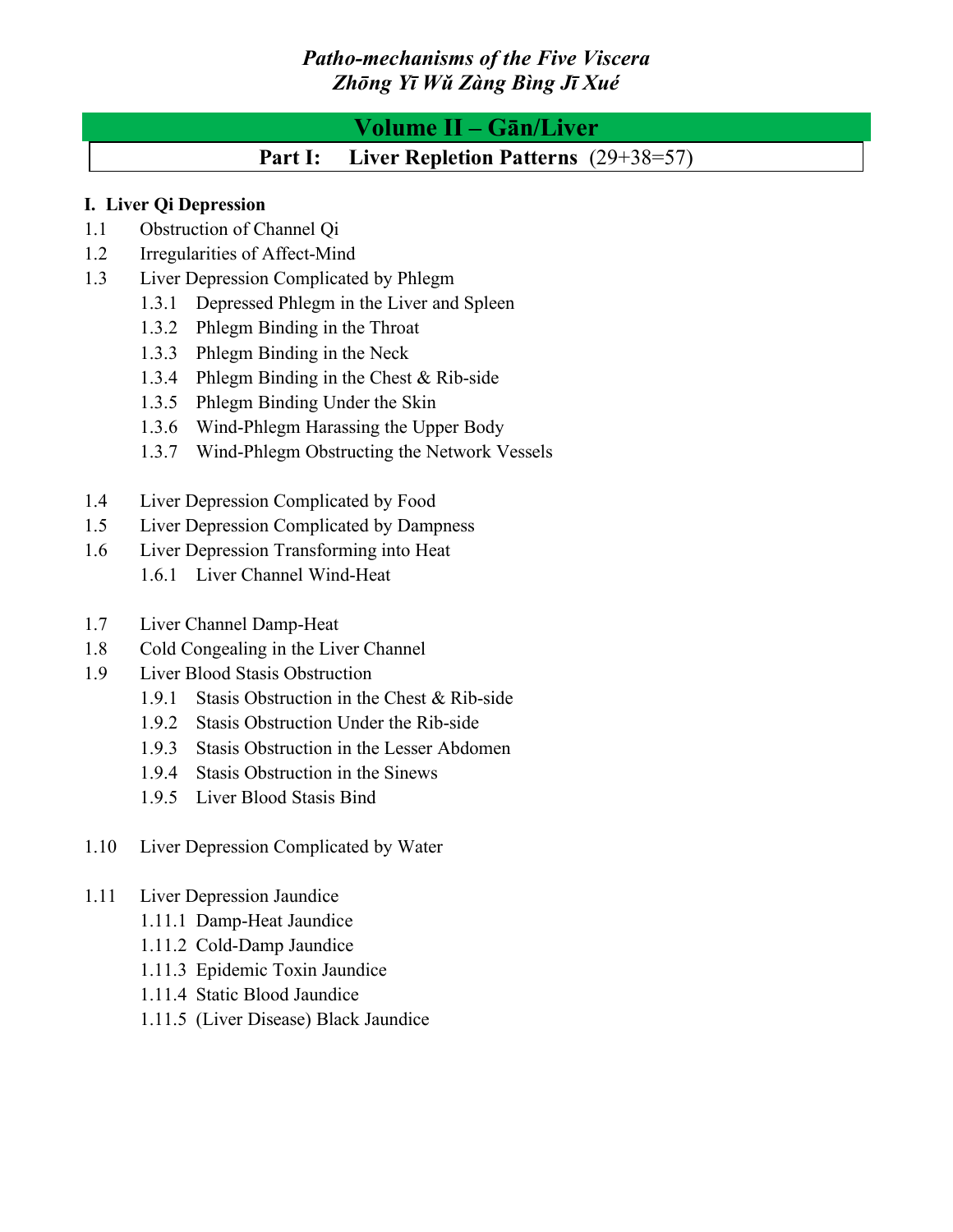#### **II. Crosswise Counterflow of Liver Qi**

- 2.1 Liver Qi Invading the Lung
- 2.2 Liver Qi Exploiting the Spleen
	- 2.2.1 Liver Qi Exploiting the Spleen
	- 2.2.2 Liver Depression with Spleen Vacuity
	- 2.2.3 Liver Fire Exploiting the Spleen
- 2.3 Liver Qi Invading the Stomach
	- 2.3.1 Liver Qi Invading the Stomach
	- 2.3.2 Liver Fire Invading the Stomach
	- 2.3.3 Liver Cold Invading the Stomach
	- 2.3.4 Stomach Vacuity Exploiting by the Liver

# **III. Counterflow Ascent of Liver Qi**

- 3.1 Liver Fire Flaming Upward
	- 3.1.1 Liver Depression Transforming into Fire
		- 3.1.2 Liver Fire Harassing the Head
		- 3.1.3 Liver Fire Harassing the Eyes
		- 3.1.4 Liver Fire Harassing the Ears
		- 3.1.5 Liver Fire Harassing the Diaphragm
		- 3.1.6 Liver Fire Harassing the Ethereal Soul (Hun)
		- 3.1.7 Liver Fire Harassing the Triple Burner (San Jiao)
		- 3.1.8 Liver Fire Stirring the Blood
		- 3.1.9 Liver Fire Disordering Menstruation (the Menses)
- 3.2 Ascendant Hyperactivity of Liver Yang
	- 3.2.1 Fulminant Expansion of Liver Yang
	- 3.2.2 Ascendant Hyperactivity of Liver Yang
	- 3.2.3 Hyperactivity of Yang due to Yin Vacuity
	- 3.2.4 Phlegm-Heat Harassing with Ascendant Hyperactivity of Liver Yang

#### 3.3 Liver Wind Stirring Internally

- 3.3.1 Liver Yang Transforming into Wind
- 3.3.2 Extreme Heat Engendering Wind
- 3.3.3 Damp-Heat Stirring Wind
- 3.3.4 Phlegm-Heat Stirring Wind

# **IV. Downpour(ing) of Liver Qi**

- 4.1 Harassment of Essence Gate
- 4.2 Downpour of Damp-Heat
- 4.3 Cold Congealing in the Genitals (Genitalia)

#### **V. Evil Scurrying in the Sinew(s)**

- 5.1 Wind-Damp Scurrying in the Sinews
- 5.2 Cold-Damp Scurrying in the Sinews
- 5.2 Phlegm-Damp Scurrying in the Sinews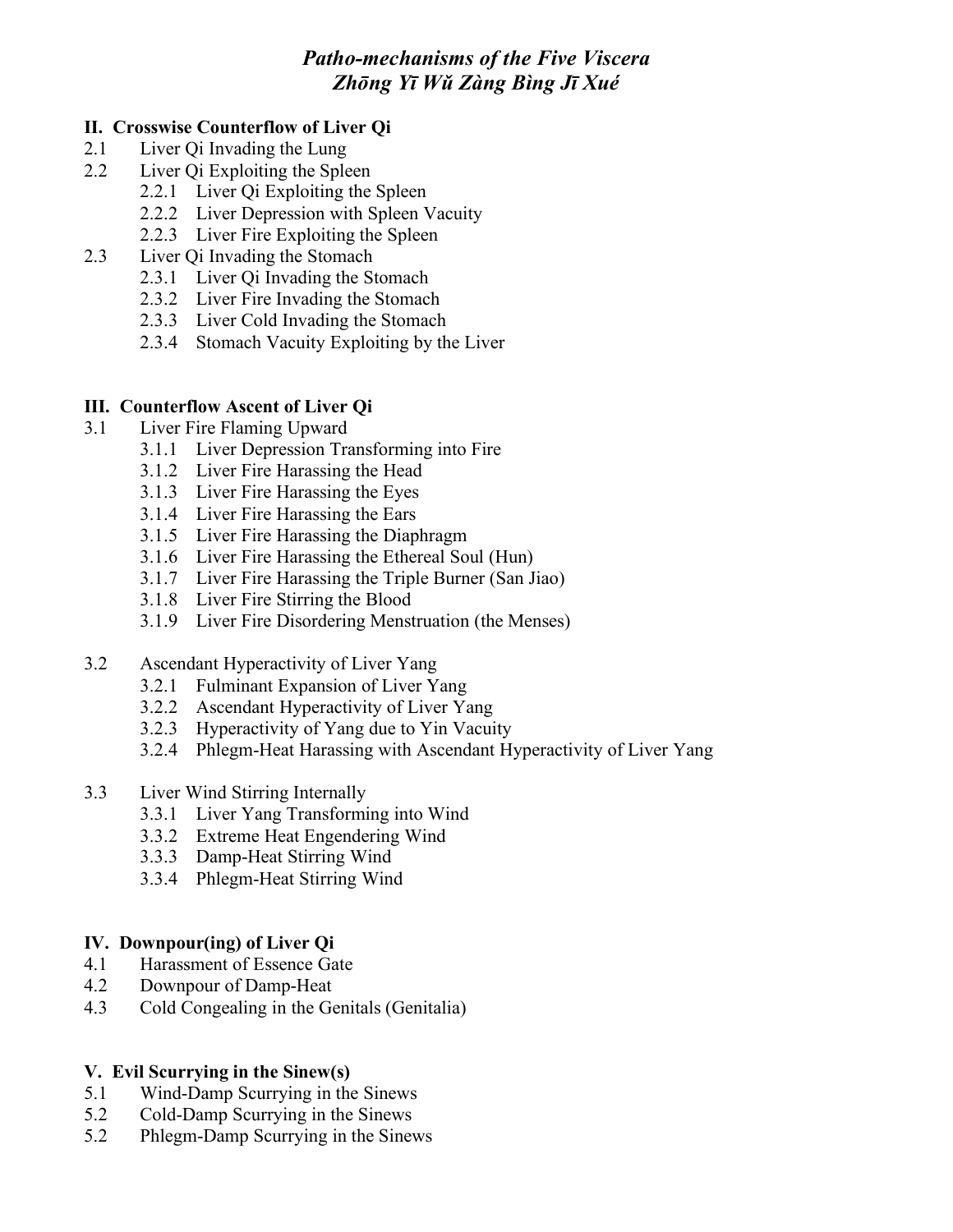# **Part II: Liver Vacuity Patterns** (22)

#### **I. Liver Blood Vacuity**

- 1.1 Liver Blood Losing Moisture
- 1.2 Blood Failing to Nourish the Eyes
- 1.3 Blood Failing to Quiet the Hun/Ethereal Soul
- 1.4 Blood Vacuity Yellowing
- 1.5 Blood Vacuity Stirring Wind
	- 1.5.1 Heart-Liver Blood Vacuity
	- 1.5.1 Dual Vacuity of Liver Yin & Blood

#### **II. Liver Yin Depletion**

- 2.1 Liver Yin Failing to Enrich
- 2.2 Yin Vacuity Engendering Heat
- 2.3 Yin Failing to Nourish the Sinews
- 2.4 Yin Vacuity Engendering Wind
	- 2.4.1 Vacuity Wind Harassing the Sinews
	- 2.4.2 Vacuity Wind Harassing the Orifices
	- 2.4.3 Vacuity Wind Verging on Desertion

#### **III. Liver Qi Vacuity**

- 3.1 Insufficiency of Liver Qi
- 3.2 Qi Vacuity with Blood Stasis
	- 3.2.1 Liver-Spleen Qi Vacuity
		- 3.2.2 Liver-Spleen (Qi) Fall (Prolapse)

#### **IV. Liver Yang Vacuity**

- 4.1 Impaired Warming
- 4.2 Liver Yang Fall (collapse)
- 4.3 Liver-Stomach Yang Vacuity
- 4.4 Liver-Kidney Yang Vacuity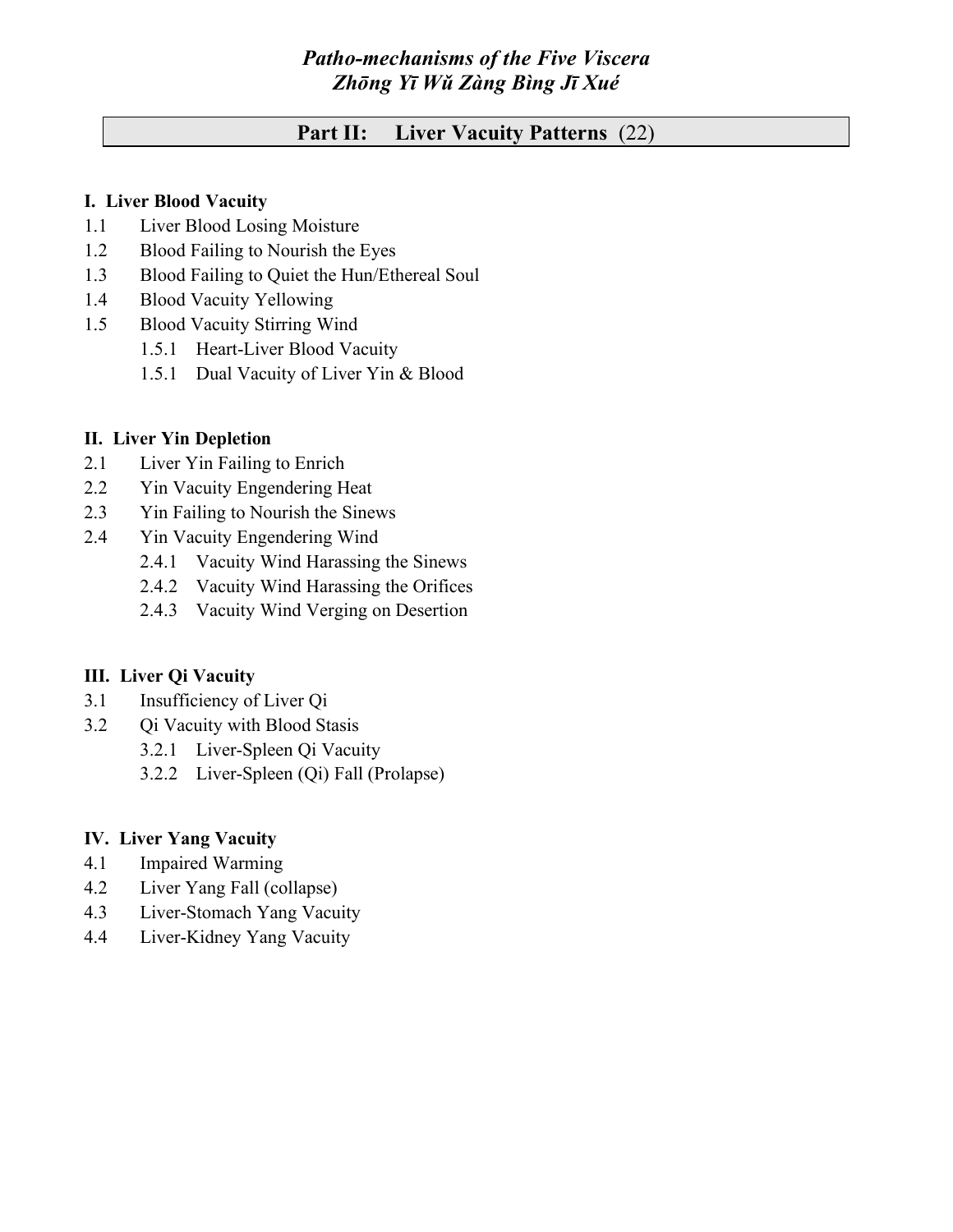# **Volume III – Pí/Spleen**

# **Part I: Spleen Repletion Patterns** (10)

# **I. Spleen Qi Depression**

- 1.1 Thought & Depression Stagnating the Spleen
- 1.2 Cold & Damp Encumbering the Spleen
- 1.3 Phlegm Turbidity Obstructing the Spleen
- 1.4 Food & Drink Damaging the Spleen
- 1.5 Static Blood Accumulating in the Spleen

# **II. Spleen Fire Exuberance**

- 2.1 Spleen Channel Repletion Fire
- 2.2 Impairment of Splenic Movement & Transformation
- 2.3 Earth Congestion and Wood Depression
- 2.4 Damp-Heat Lying Depressed and Steaming
- 2.5 Damp-Heat Brewing in the Spleen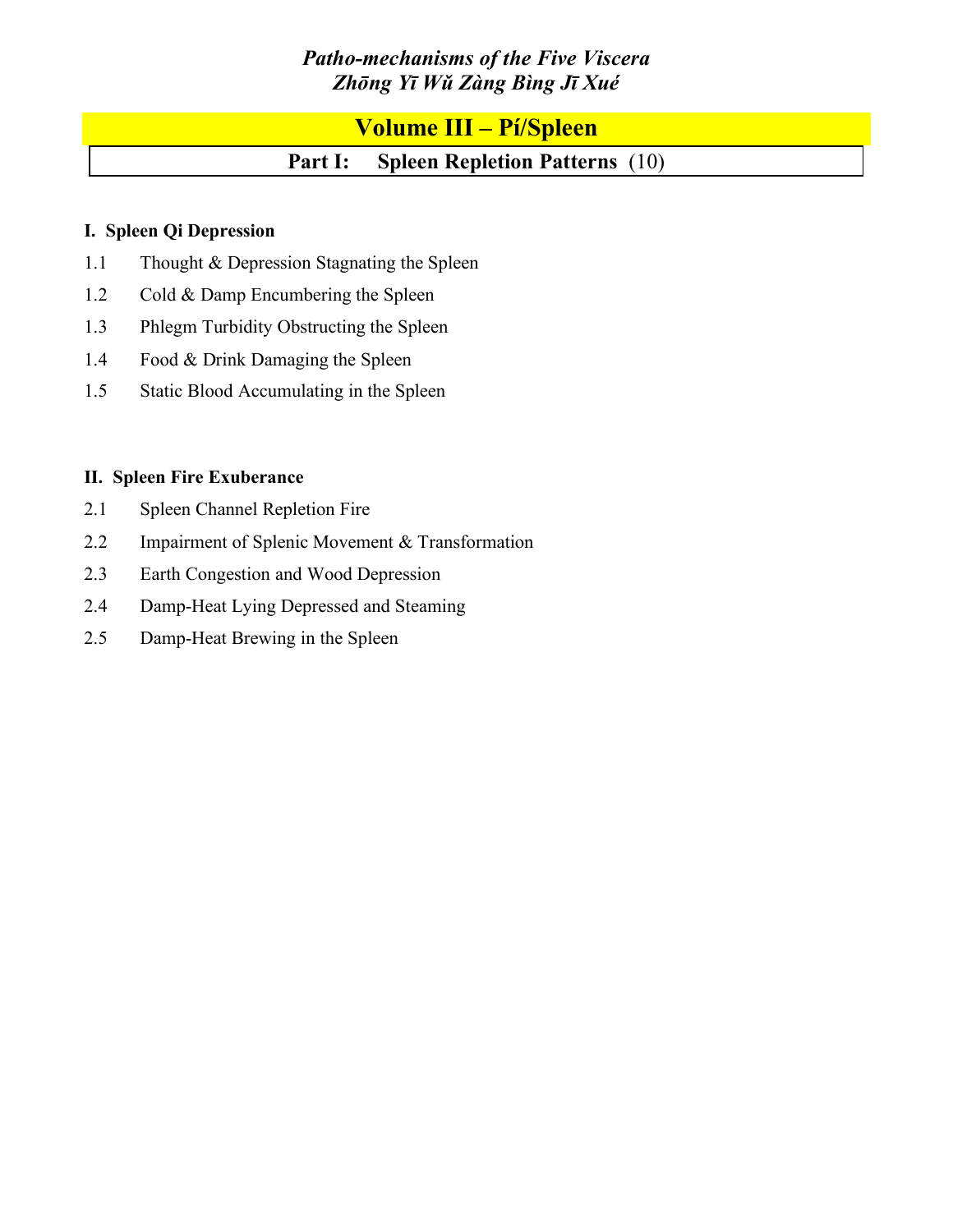# **Part II: Spleen Vacuity Patterns** (20)

#### **I. Spleen Qi Vacuity**

- 1.1 Spleen Vacuity Movement Failure
	- 1.1.1 Grain & Water Movement Failure
	- 1.1.2 Water-Damp Failing to Transform
		- 1.1.2.1 Spleen Vacuity with Dampness Collecting
		- 1.1.2.2 Spleen Vacuity Engendering Phlegm
		- 1.1.2.3 Spleen Vacuity Water Swelling

# 1.2 Spleen Qi Fall

- 1.2.1 Spleen Qi Failing to Bear Upward
- 1.2.2 Center (MJiao) Qi Stagnation
- 1.2.3 Falling of the Qi Dynamic
- 1.3 Spleen Qi Failing to Control Blood
- 1.4 Improper Nourishment of the Offices and Orifices
- 1.5 Spleen Qi Failing to Provide Luxuriance
- 1.6 Qi Vacuity Heat Effusion

# **II. Spleen Yang Vacuity**

- 2.1 Grain & Water Failing to Move
- 2.2 Water-Damp Failing to Transform
- 2.3 Impaired Warming

# **III. Spleen Yin Vacuity**

- 3.1 Breakdown of Movement & Transformation
- 3.2 Loss of Nourishment
- 3.3 Internal Generation of Vacuity Heat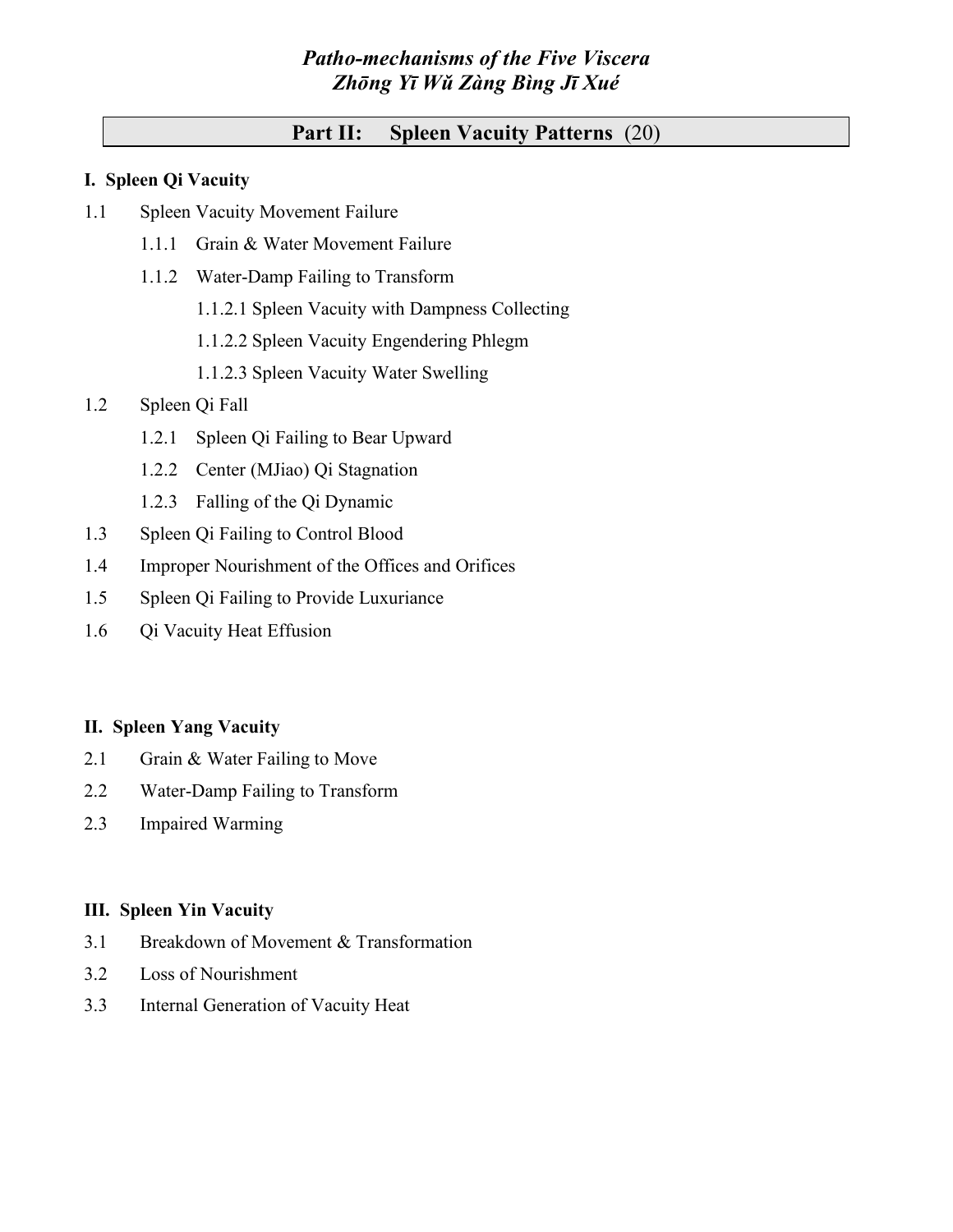# **Volume IV – Fèi/Lung Part I: Lung Repletion Patterns** (8)

# **I. Impaired Diffusion of Lung Qi**

- 1.1 Impaired Diffusion in the Upper Orifices
- 1.2 Impaired Diffusion of Lung Defense (wei qi)

# **II. Impaired Depurative Downbearing**

- 2.1 Counterflow Ascent of Lung Qi
- 2.2 Breakdown of Depurative Downbearing
- 2.3 Block in the Upper Orifices

# **III. Impaired Diffusion and Downbearing**

- 3.1 Qi Dynamic Disorders
- 3.2 Non-Distribution of Fluids
- 3.3 Qi & Blood Depression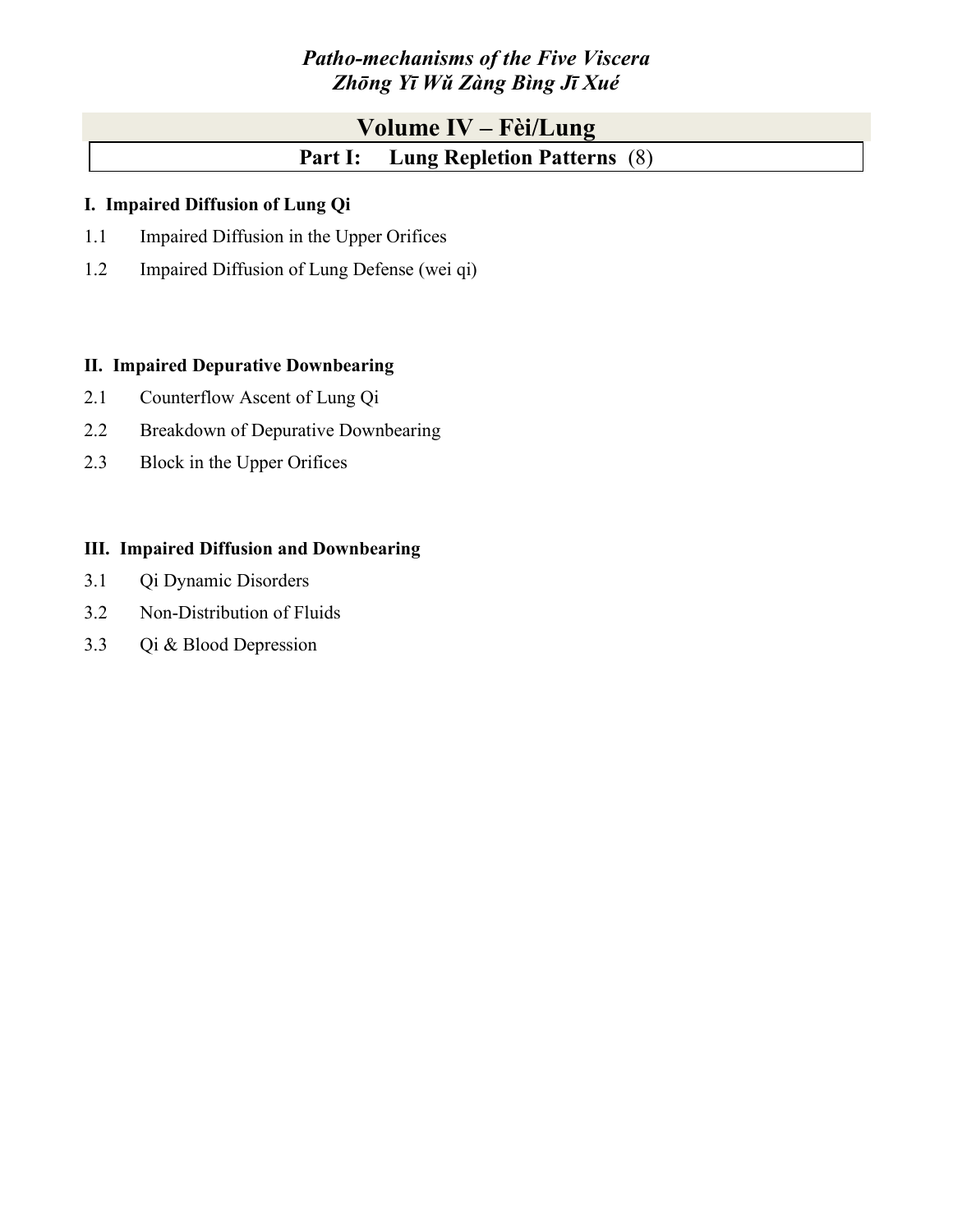# **Part II: Lung Vacuity Patterns** (14)

# **IV. Lung Qi Vacuity**

- 4.1 Forceless Breathing
- 4.2 Insecurity of External Defense
- 4.3 Stoppage of Fluids
- 4.4 Failure of the Upper Body to Control the Lower Body
- 4.5 Debilitation of Ancestral Qi
- 4.6 Lung Qi Verging on Desertion

#### **V. Lung Yang Vacuity**

- 5.1 Lung Cold with Loss of Warmth
- 5.2 Lung Cold with Liquids Collecting
- 5.3 Lung Cold with Blood Congealing
- 5.4 Lung Cold with Loss of Restraint

#### **VI. Lung Yin Vacuity**

- 6.1 Yin Vacuity with Loss of Nourishment
- 6.2 Yin Vacuity with Loss of Restraint
- 6.3 Yin Vacuity with Fire Flaming

#### **VII. Lung Blood Vacuity**

7.1 Blood Failing to Nourish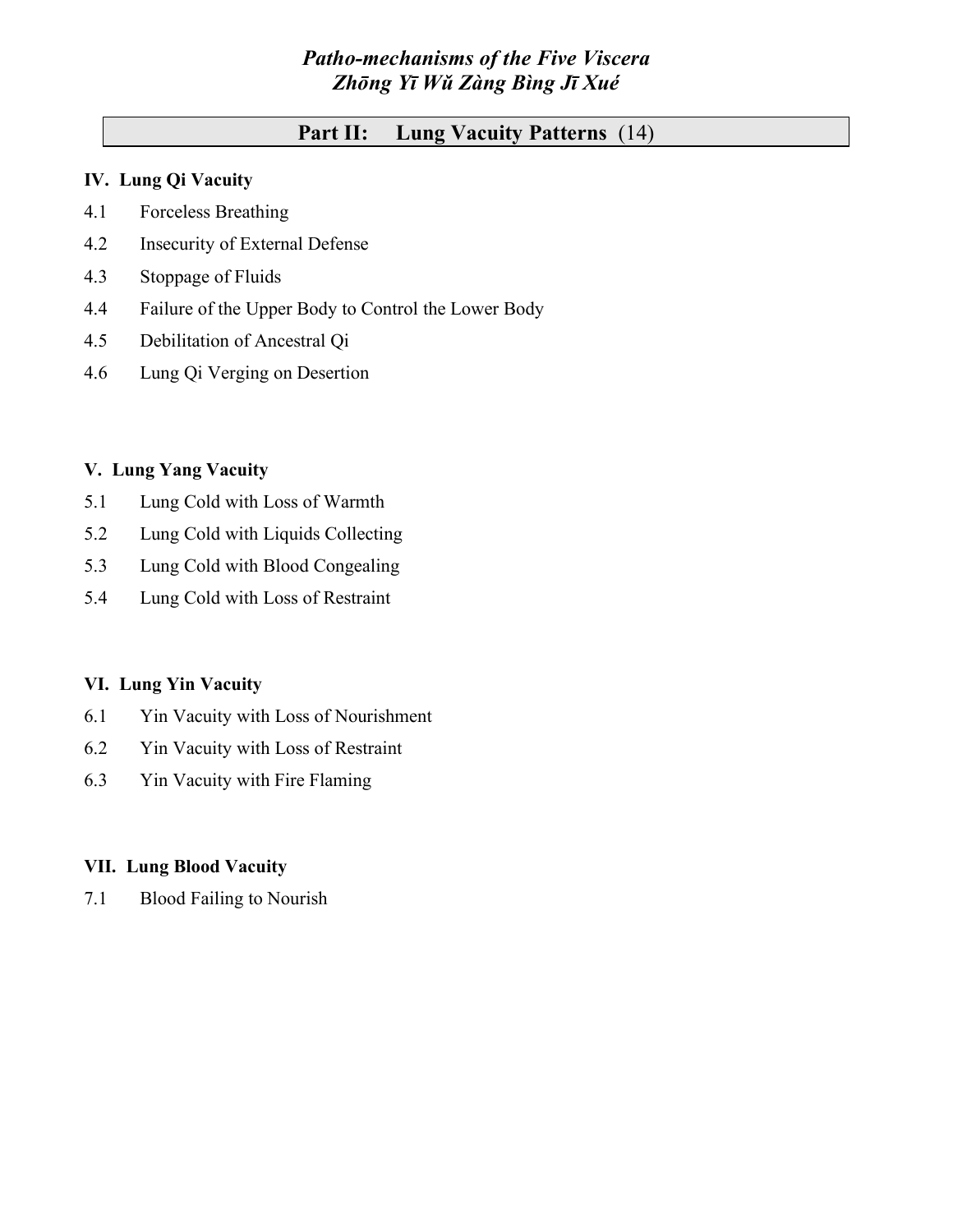# **Volume V – Shèn/Kidney**

# **Part I: Kidney Repletion Patterns** (22)

# **I. Kidney Channel Wind-Cold**

- 1.1 Wind-Cold Assailing the Kidney
- 1.2 Fulminant Strike of Cold Evil
- 1.3 Kidney Channel Cold Mounting (shan)

# **II. Kidney Channel Wind-Heat**

# **III. Kidney Channel Wind-Damp**

- 3.1 Wind-Water Assailing the Kidney
- 3.2 Wind-Damp Invading the Kidney

# **IV. Kidney Channel Cold-Damp**

- 4.1 Cold-Damp Damaging the Kidney
- 4.2 Cold-Damp Affixed to the Kidney
- 4.3 Cold-Damp Damaging the Bones
- 4.4 Cold-Damp Swelling the Instep

# **V. Kidney Channel Damp-Heat**

- 5.1 Damp-Heat Damaging the Low Back
- 5.2 Damp-Heat Turbid Strangury
- 5.3 Damp-Heat Dribbling Urinary Block
- 5.4 Damp-Heat Puffy Swelling

#### **VI. Kidney Channel Repletion Fire**

- 6.1 Repletion Heat Brewing in the Kidney
- 6.2 Kidney Heat Damaging Liquids
- 6.3 Fire Toxin Congesting the Kidney

# **VII. Kidney Channel Static Blood**

- 7.1 Static Blood Damaging the Low Back
- 7.2 Static Blood Accumulating in the Kidney

# **VIII. Kidney Channel Phlegm Turbidity**

#### **IX. Kidney Channel Stones**

**X. Kidney Channel Qi Stagnation**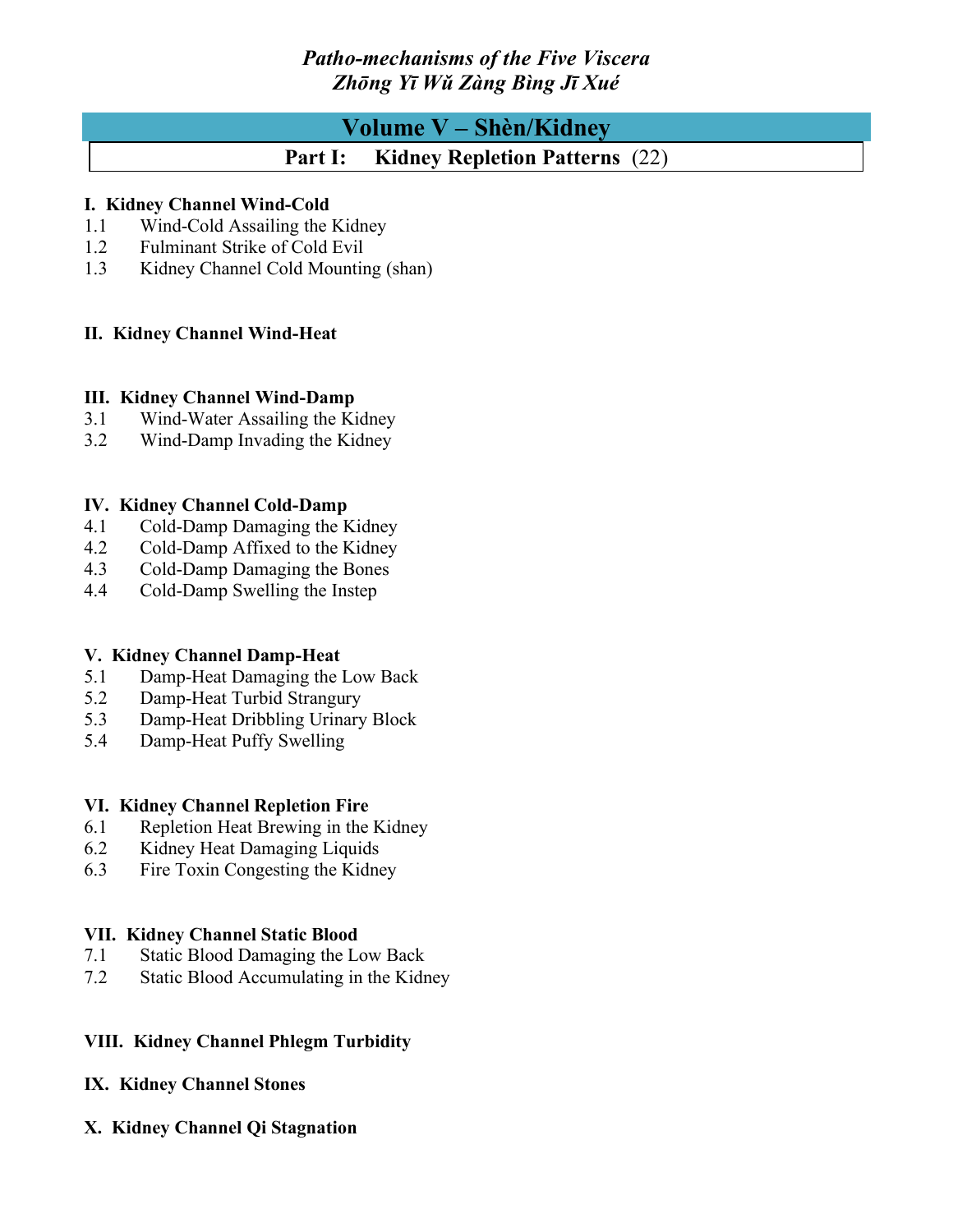# **Part II: Kidney Vacuity Patterns** (21+21+15=57)

- **I. Kidney Yang Vacuity** (Debilitation of Kidney Yang)
- 1.1 Impaired Warming
- 1.2 Low Back Deprived of Nourishment
- 1.3 Empty Sea of Marrow
- 1.4 Decline in Reproductive Functions
- 1.5 Indiscriminate Flooding of Fluids
- 1.6 Fire Failing to Warm Earth
- 1.7 Incessant Urination
- 1.8 Impaired Absorption (d/t Yang xu)
- 1.9 Yang Floating Upward
- 1.10 Yang Repelled (to the Outside/exterior)
- 1.11 Surging Counterflow Qi Ascent (Running Piglet Qi)
- 1.12 Chong & Ren (mai) Disharmonies
	- 1.12.1 Chong & Ren Disharmony
	- 1.12.2 Uterine Vacuity Cold
	- 1.12.3 Blood Stasis (d/t Cold Congealing)
- **II. Kidney Qi Vacuity** (Debilitation of Kidney Qi)
- 2.1 Functional Decline (reduced functionality)
- 2.2 Loss of Ear & Eye (audial & visual) Acuity
- 2.3 Kidney Qi Failing to Absorb
- 2.4 Insecurity of the Essence Gate
- 2.5 Enuresis
- 2.6 Stirring Fetus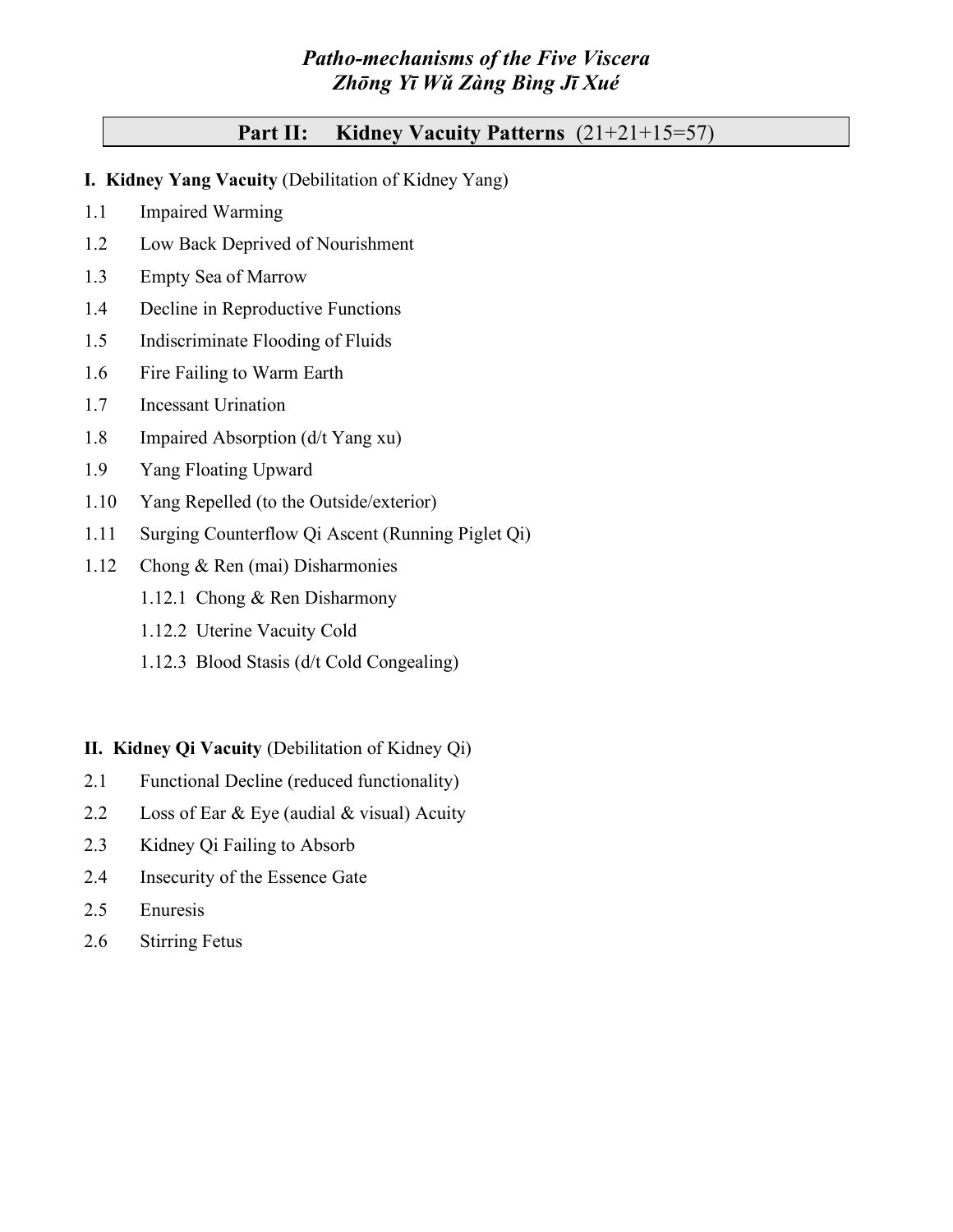# **III. Kidney Yin Vacuity**

- 3.1 Yin Liquids Deprived of Enrichment
- 3.2 Sea of Marrow Deprived of Nourishment
- 3.3 Loss of Hearing Acuity
- 3.4 Yin & Essence (Jing) Insecure
- 3.5 Vacuity Related Reproductive Hyperactivity
- 3.6 Vacuity Heat Arising Internally
	- 3.6.1 Yin Vacuity Internal Heat
	- 3.6.2 Vacuity Heat Steaming Bones
	- 3.6.3 Vacuity Heat Forcing (Out) Sweat
	- 3.6.4 Vacuity Heat Invading the Lung
	- 3.6.5 Vacuity Fire Harassing the Teeth
	- 3.6.6 Vacuity Heat Harassing the Throat
	- 3.6.7 Vacuity Heat Disturbing Urination
	- 3.6.8 Vacuity Heat Dispersion-Thirst (xiao-ke)
- 3.7 Vacuity Fire Floating Upward
	- 3.7.1 Dragon Fire Floating Upward
	- 3.7.2 Fire Failing to Return to its Source
- 3.8 Heat Damaging Kidney Yin
	- 3.8.1 Intense Yin Vacuity Fire
	- 3.8.2 Wear on True Yin
	- 3.8.3 Yin Collapse with Loss of Water